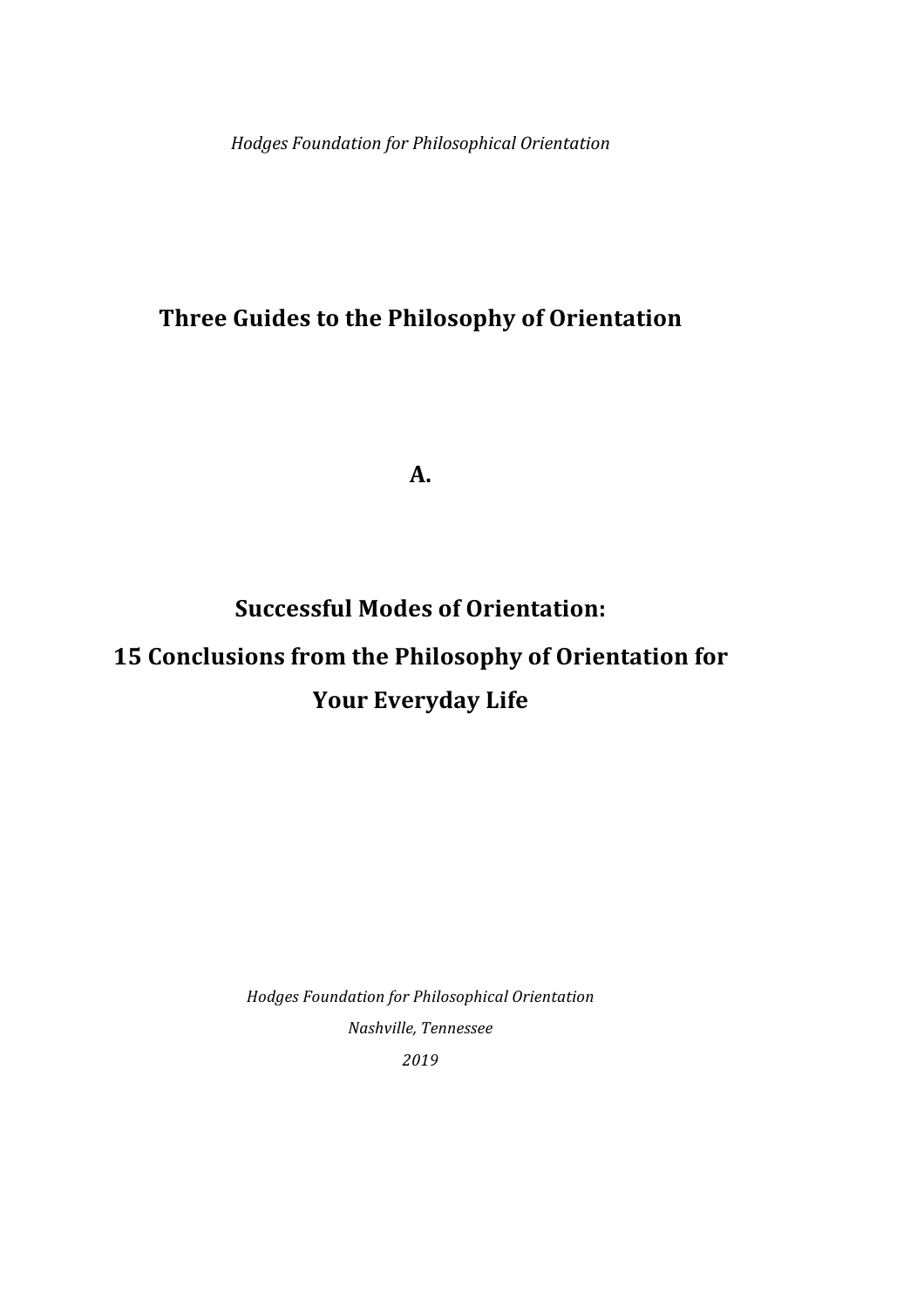#### **1. Orientation**

- *Observation:* We need orientation in every situation. Orientation is not a religious doctrine, scientific theory or political worldview. Instead, it's a way for any person to apply their own beliefs to most effectively navigate their way through a complex and constantly changing world. This orientation precedes all thinking and acting of a person.
- *Conclusion*: Clarify the conditions of your orientation.

#### **2. Uncertainties**

*Observation*: We cannot rely on absolute truths and values. There aren't any. Truths are successively renewed, values are continuously revalued. *Conclusion*: Accept the uncertainties in the current world and use them creatively. 

# **3. Ideals and Realities**

- *Observation:* Norms and values, principles and ideals are important guidelines for our everyday life and how we live in society. But they may also conceal what is actually going on around us. And all of them are controversial.
- *Conclusion:* In your orientation decisions, go ahead by respecting ideals, but carefully observe how they work in reality.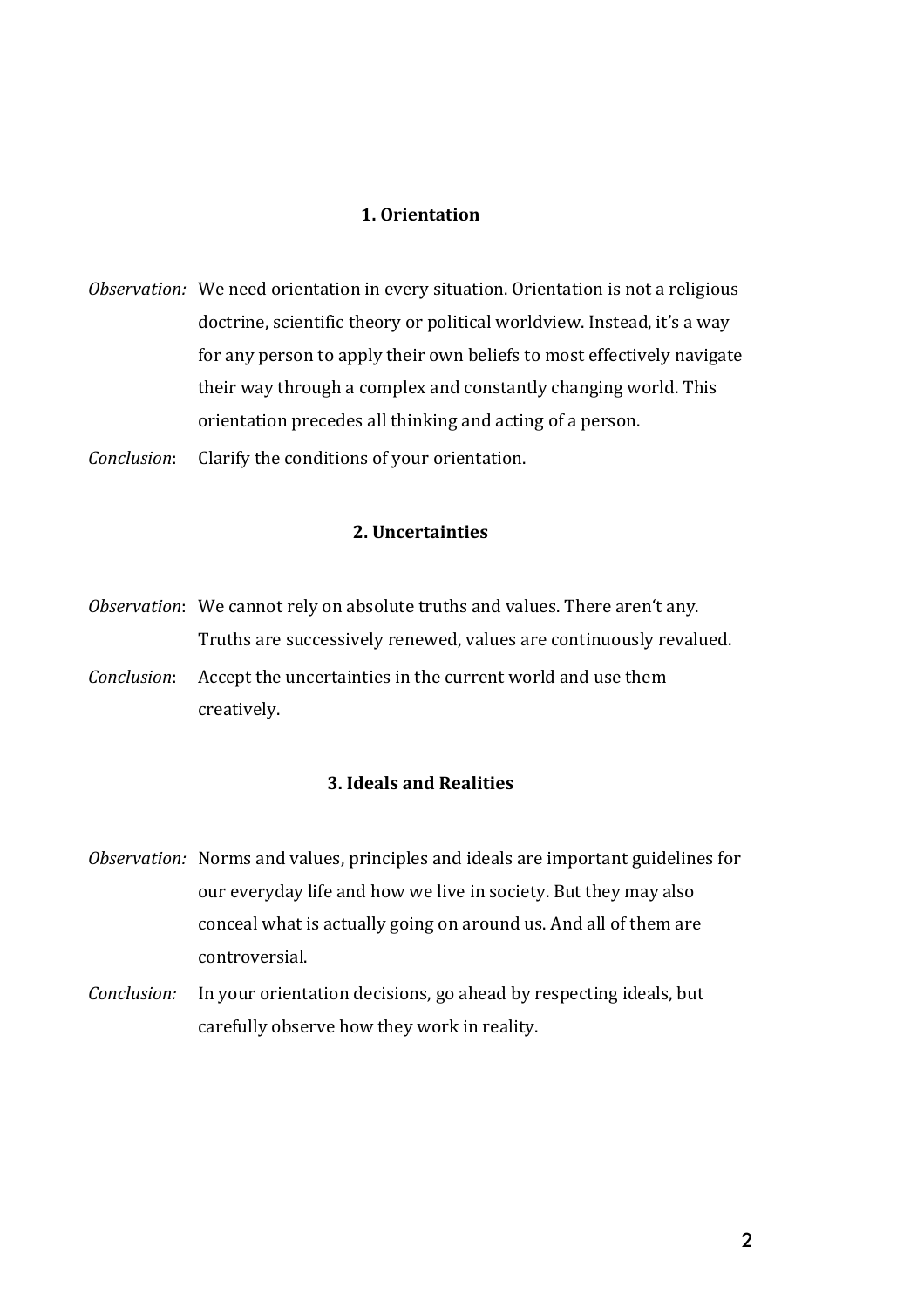#### **4. Footholds, Leeways, and Decisions**

- *Observation*: Instead of any ultimate knowledge, we have only hints, clues, leads, or footholds for our orientation, all of which leave room for different interpretations, new decisions, and innovations, including in the sciences.
- *Conclusion:* Have the courage to rely on footholds and to decide if they are trustworthy in your situation.

#### **5. Considering Other Standpoints and Perspectives**

- *Observation*: Others observe and assess the same situation from different standpoints.
- *Conclusion:* Consider other orientations in order to enrich your perspectives.

#### **6. The Unsurveyability of the World and Our Abbreviations**

- *Observation*: The world and, in fact, every situation is unsurveyable. In order to reduce their complexities, we use abbreviations and simplifications everywhere in our orientation.
- *Conclusion:* Take shortcuts in your orientation, but never forget that they are shortcuts.

#### **7. Routines**

- *Observation*: In our orientation, our everyday routines provide a sense of hold and therefore create confidence, which is reassuring in a natural world full of chaos. Routines indicate that orientation works.
- *Conclusion:* Trust in routines. If they fail, new ones usually develop.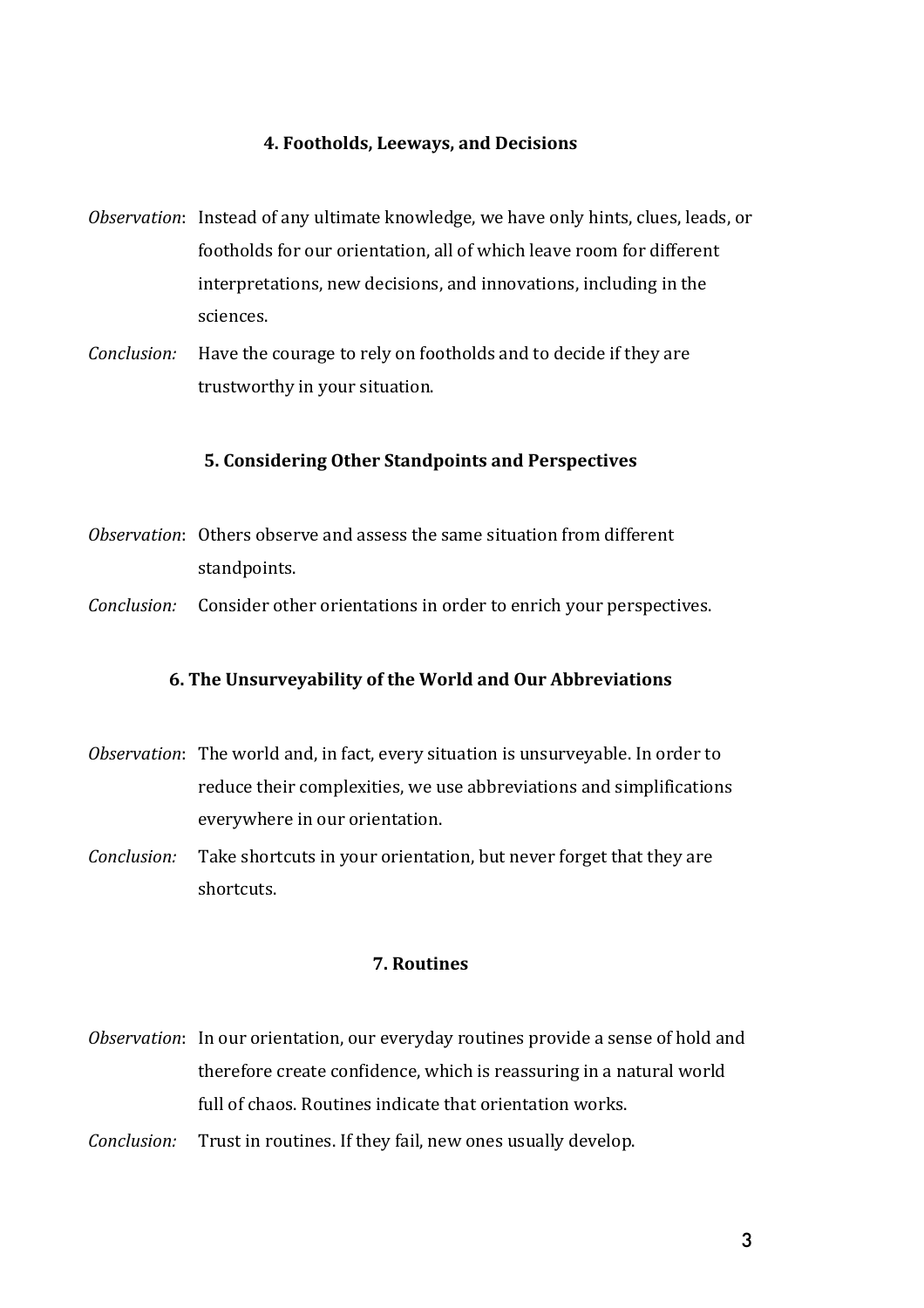#### **8. Virtues**

- *Observation:* There aren't sufficient footholds to believe in a common reason equally shared by everyone. But we expect reasonableness from one another; reasonableness encompasses virtues of orientation such as overview, circumspection, consideration, forbearance, and confidence.
- *Conclusion*: Heed the virtues of reasonableness without expecting a common reason equally shared by everyone.

#### **9.** Identities

- *Observation:* Identities, of any kind, do not exist per se but are rather ascribed to something or someone to make communication easier and faster. Ascribing an identity to someone may be pleasing or hurtful.
- *Conclusion:* Don't believe in the existence of identities as being given per se, such as those of 'class' or 'race.' You may identify with or reject identities ascribed to you.

## **10. Societal Orders**

- *Observation:* In modern societies, we encounter functionally differentiated social systems such as education, economics, politics, media, law, science, art, and religion. They professionalize our everyday orientation in specific respects.
- *Conclusion:* The more you engage in professionalized societal systems, the more you can expand and refine your own individual orientation. But you also may become more dependent on those systems.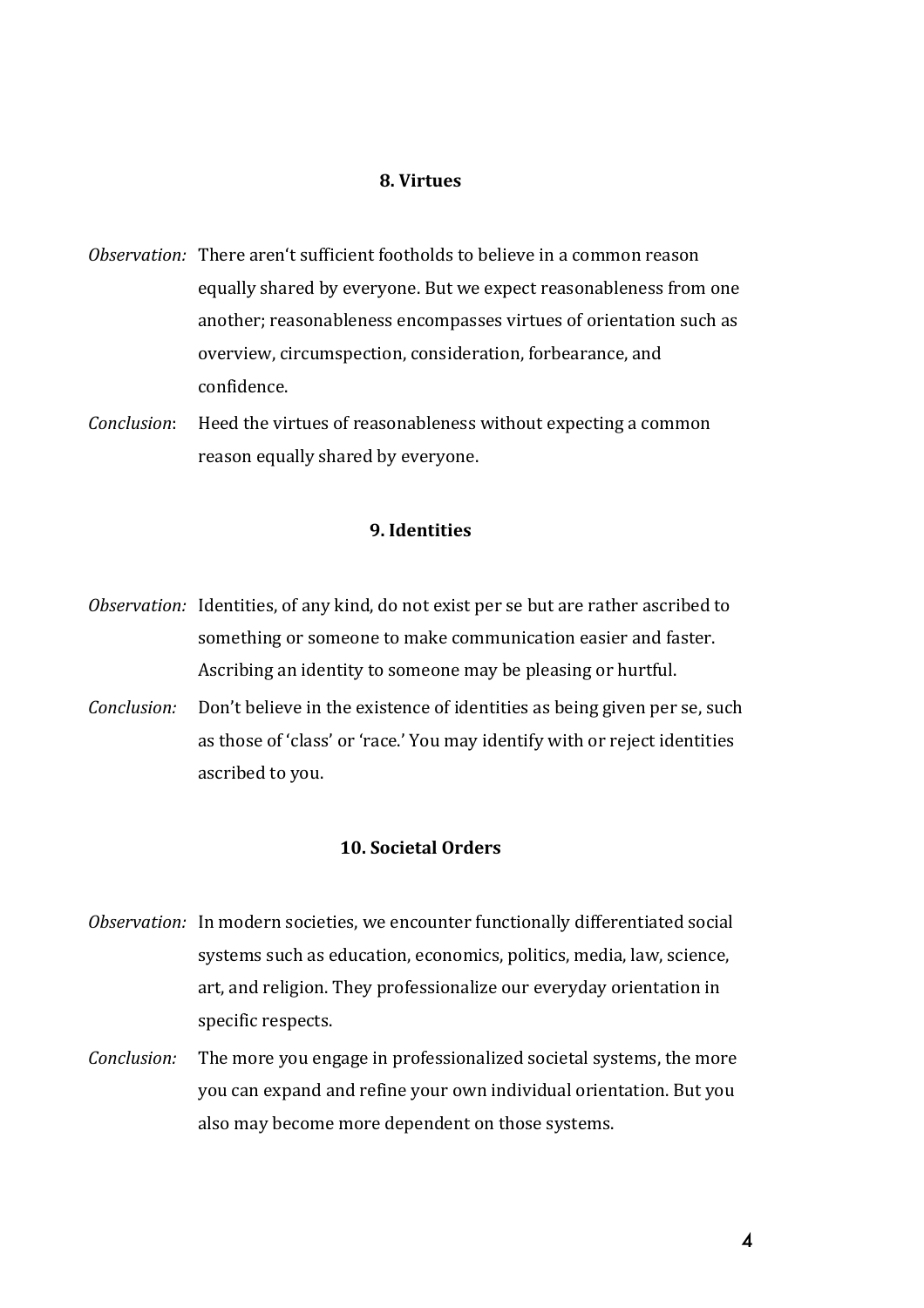#### **11. Power**

- *Observation:* In principle, power flows from the superiority of an orientation in emergency situations. It becomes evil when those in power abuse it for their own advantage.
- *Conclusion*: Do not mistrust power per se, but control who uses it in which position for which purposes.

#### **12. Ethical Orientation**

- *Observation:* We feel morally coerced to help others when they are in an emergency. But there are different moralities of groups, societies, and cultures prescribing what to do in specific situations.
- *Conclusion:* In an ethical orientation, you cope with different moralities.

# **13. Globalization and Digitization**

- *Observation:* The current globalization and digitization of our life create greater wealth and security, but also more inequality and uncertainty.
- *Conclusion:* Consider globalization and digitization as new challenges to your orientation skills.

#### **14. Death**

- *Observation:* When one dies, one's orientation dies. Others will newly orient themselves in new situations, and they will successfully do so in their own way.
- *Conclusion:* Be confident in good orientations after your death.